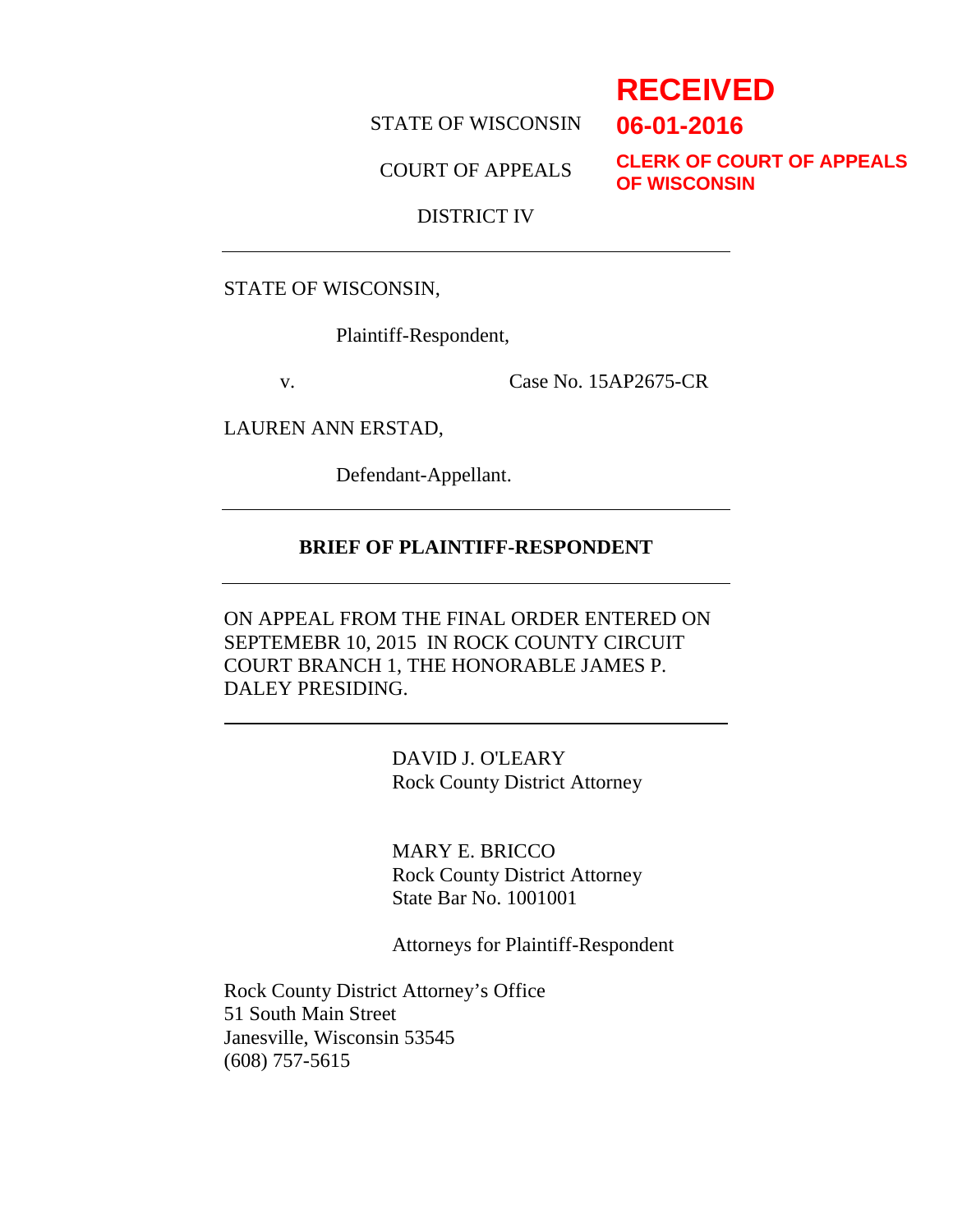# TABLE OF CONTENTS

| $\mathbf{L}$                                                                                                                                                      |
|-------------------------------------------------------------------------------------------------------------------------------------------------------------------|
| THE SEARCH WARRANT AFFIDAVIT GAVE RISE<br>Π.<br>TO SUFFICIENT PROBABLE CAUSE TO<br>III.<br>LAW ENFORCEMENT CAN CHEMICALLY<br>ANALYZE BLOOD LAWFULLY SEIZED DURING |
|                                                                                                                                                                   |
|                                                                                                                                                                   |
|                                                                                                                                                                   |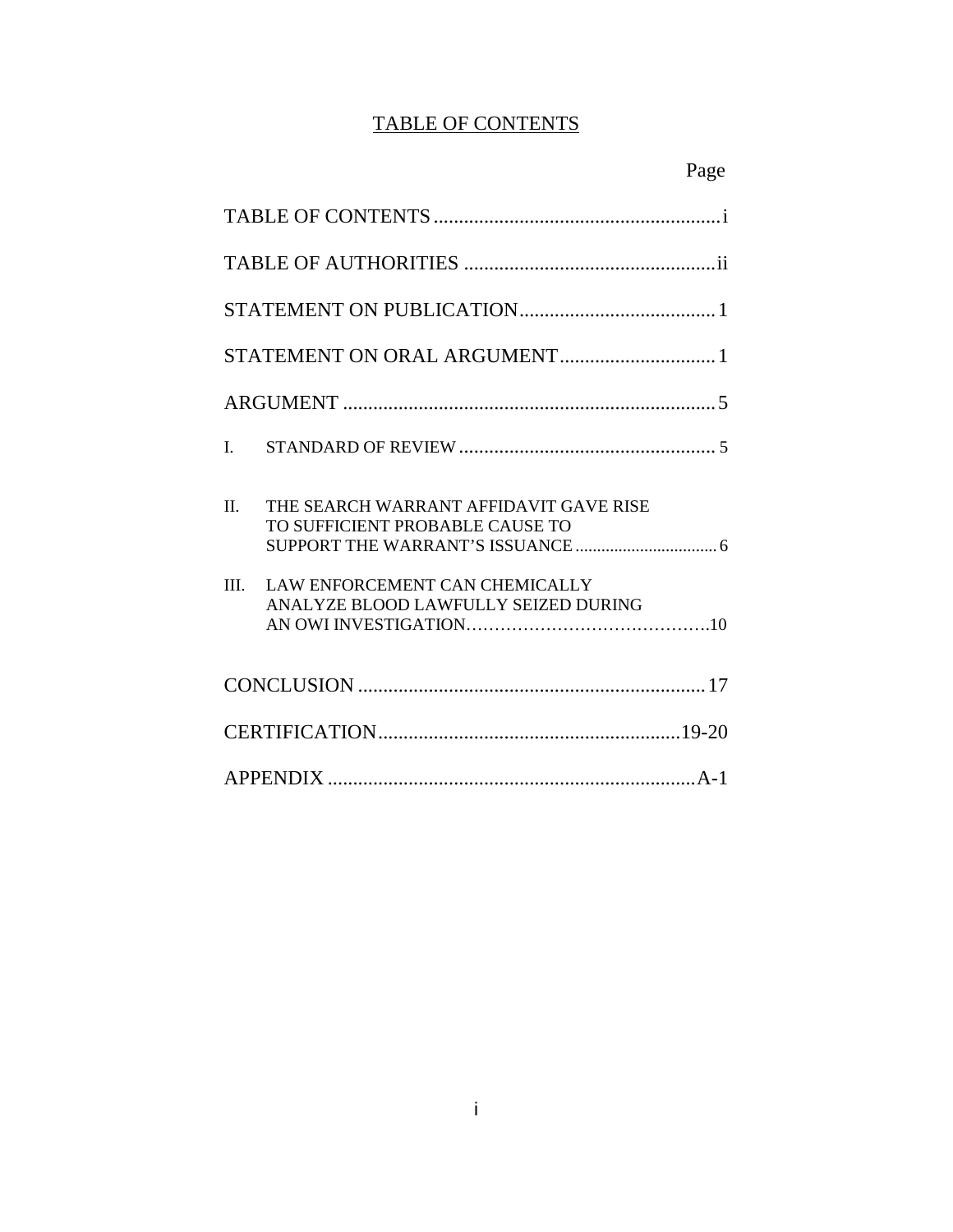# TABLE OF AUTHORITIES

| <b>CASES CITED</b><br>Page                                             |  |
|------------------------------------------------------------------------|--|
| Katz v. U.S.,                                                          |  |
| Maryland v. Garrison,                                                  |  |
| State v. Gralinski,                                                    |  |
| State v. Herrmann,<br>233 Wis.2d 135, 608 N.W.2d. 406 (Ct. App. 2000)5 |  |
| State v. Lindgren,                                                     |  |
| State V. Merter,<br>315 Wis.2d 813, 762 N.W.2d. 813 (Ct. App 2008)7    |  |
| State v. Petrone,<br>161 Wis.2d 530, 468 N.W.2d. 676 (1991)12, 13      |  |
| State v. Reitter,                                                      |  |
| State v. Riedel,<br>259 Wis.2d 921, 656 N.W.2d. 789 (Ct. App. 2003)13  |  |
| State v. Rydeski,<br>214 Wis.2d 101, 571 N.W.2d. 417 (Ct. App. 1997)8  |  |
| State v. Schaefer,                                                     |  |
| State v. Secrist,                                                      |  |
| State v. Sloan,                                                        |  |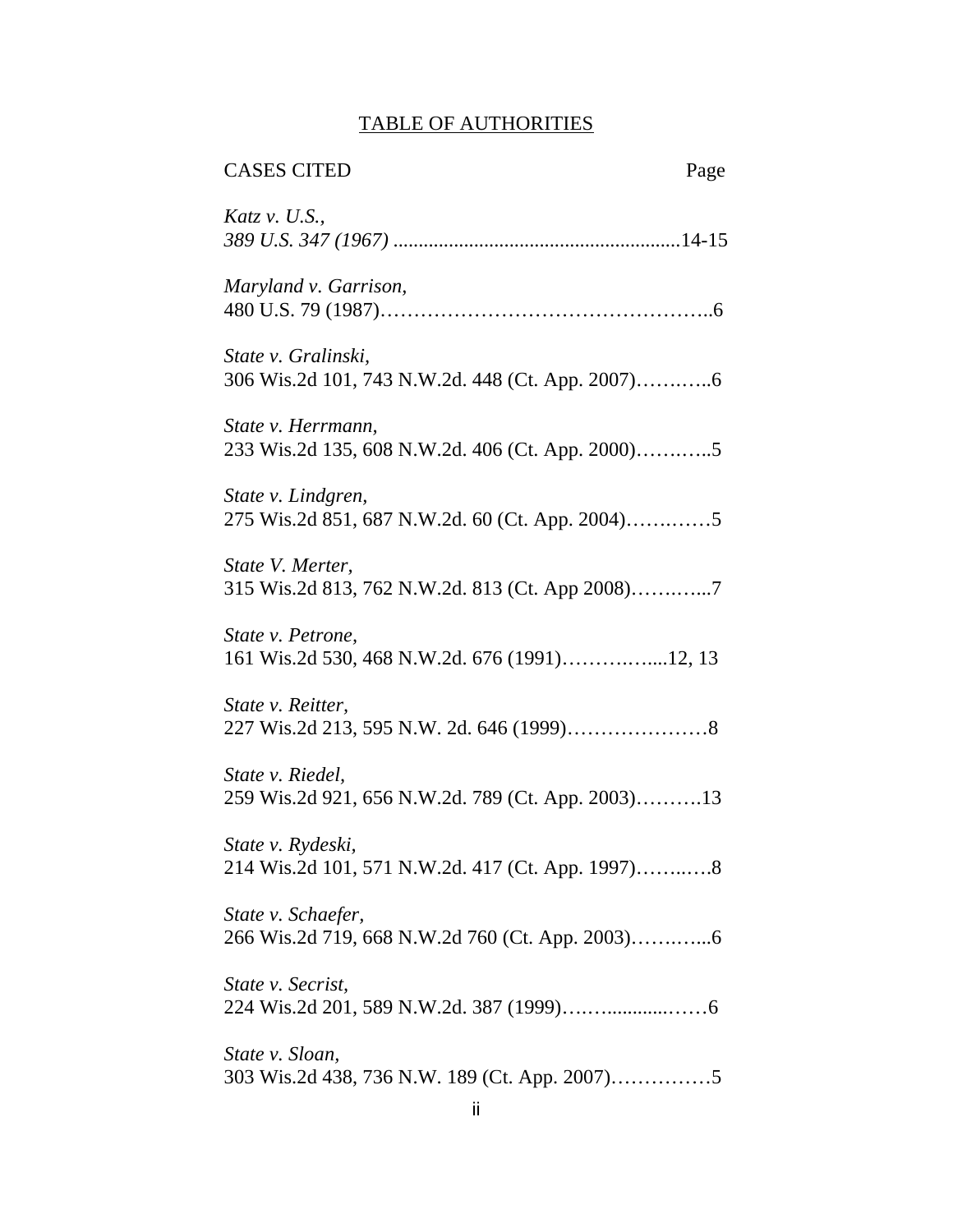*State v. VanLaarhoven,*  248 Wis.2d 881, 637 N.W.2d. 411(Ct. App. 2001)…11,12,13

| U.S. v Snyder, |  |
|----------------|--|
|                |  |

| <b>STATUTES CITED</b> | Page |
|-----------------------|------|
|                       |      |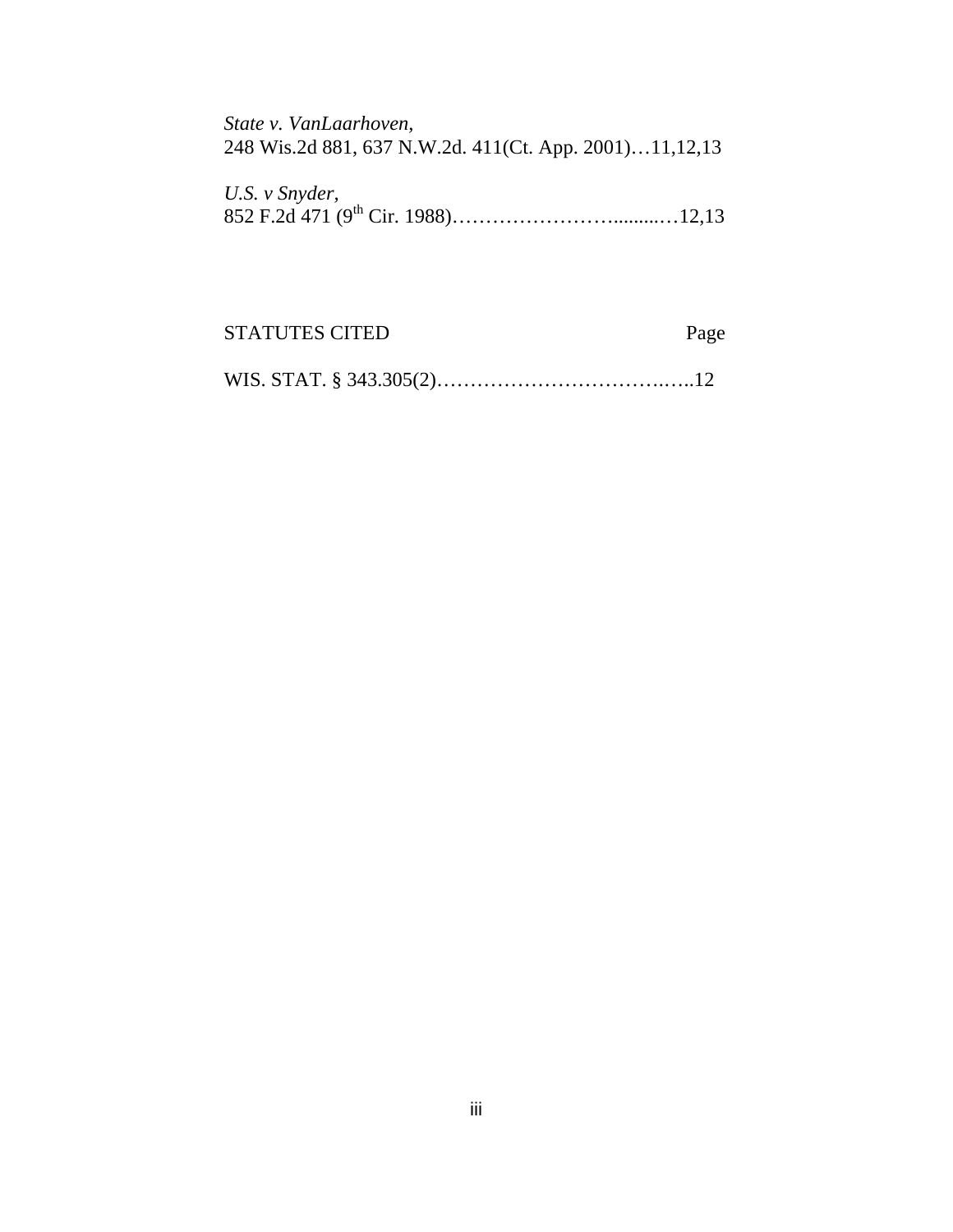# STATEMENT ON PUBLICATION AND ORAL ARGUMENT

Plaintiff-Respondent State of Wisconsin agrees with the Defendant-Appellant Lauren Erstad that this case is not appropriate for publication as it is a one judge appeal. Further, oral argument is not warranted. The briefs of the parties adequately develop the law and facts necessary for the disposition of the appeal. This case can be decided by applying well-established legal principles to the facts of the case.

### STATEMENT OF THE ISSUES

I. Whether the warrant contains sufficient facts to establish probable cause?

Trial Court answered: yes.

II. Whether the blood sample, once obtained by warrant, can be analyzed for evidentiary purposes without specific authorization?

Trail Court answered: yes.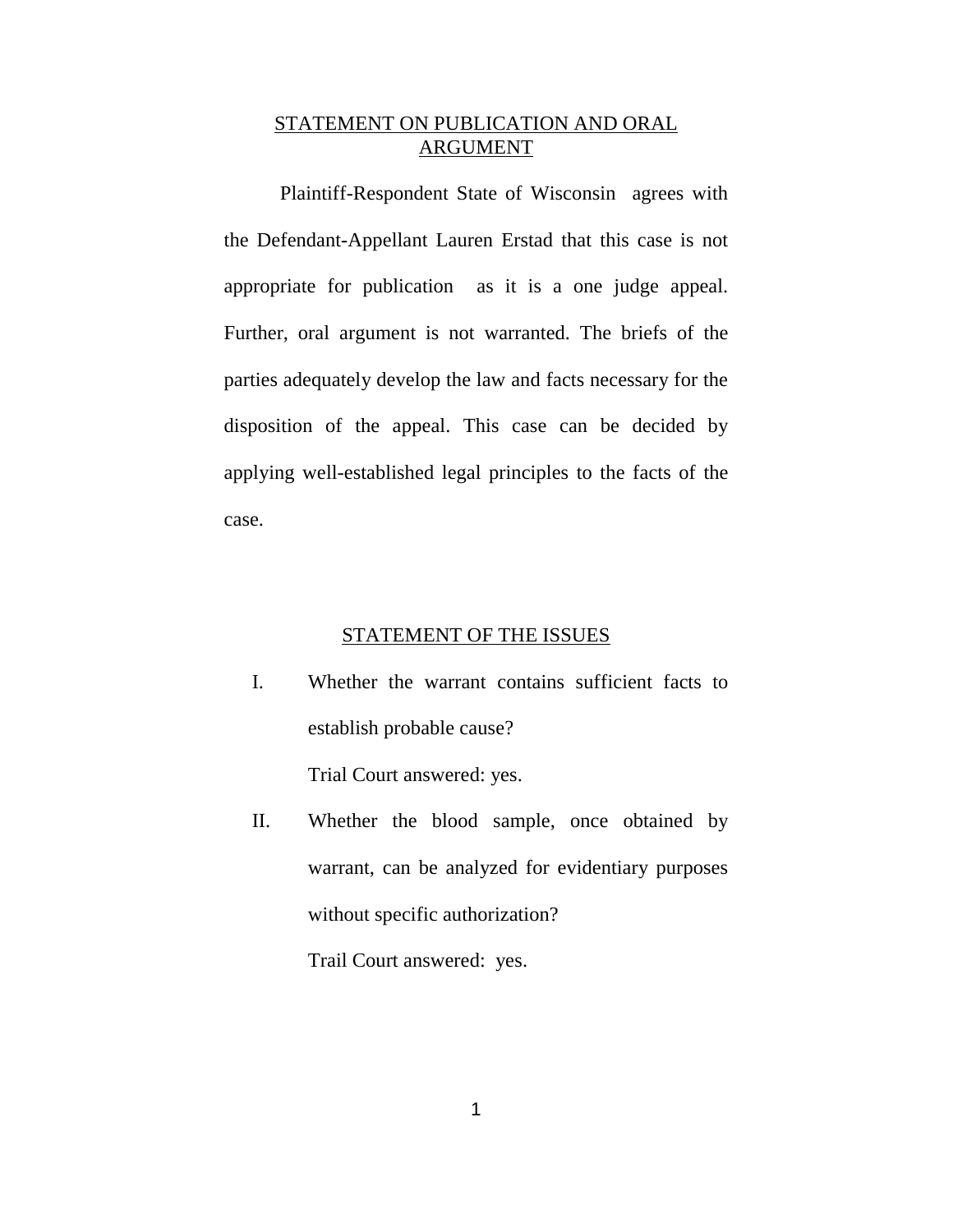#### **SUPPLEMENTAL STATEMENT OF FACTS**

Lauren Erstad, the defendant, was involved in a single car accident on August 24, 2014 at approximately 3:40 am. Janesville Officer Shawn Welte was dispatched to the scene. Upon arrival, he located the defendant's vehicle upside down with the defendant still inside of it. The keys for the vehicle were in the ignition, but the vehicle was not running. The defendant was unable to figure out how to unlock the car door to get out of the vehicle, so eventually a second officer who was also dispatched to the scene was able to convince her to crawl out a back window on her own. She was not extricated from the vehicle. R 34 p.4. Officer Welte did speak with the defendant once she was out of the vehicle. He testified that she had a very strong odor of intoxicants on her and that her speech was slurred to the point that the officer could barely understand her. Her eyes were described a droopy and blood shot. The defendant admitted to driving the vehicle to that location, and she stated she had been drinking a lot prior to driving. Id. p. 5.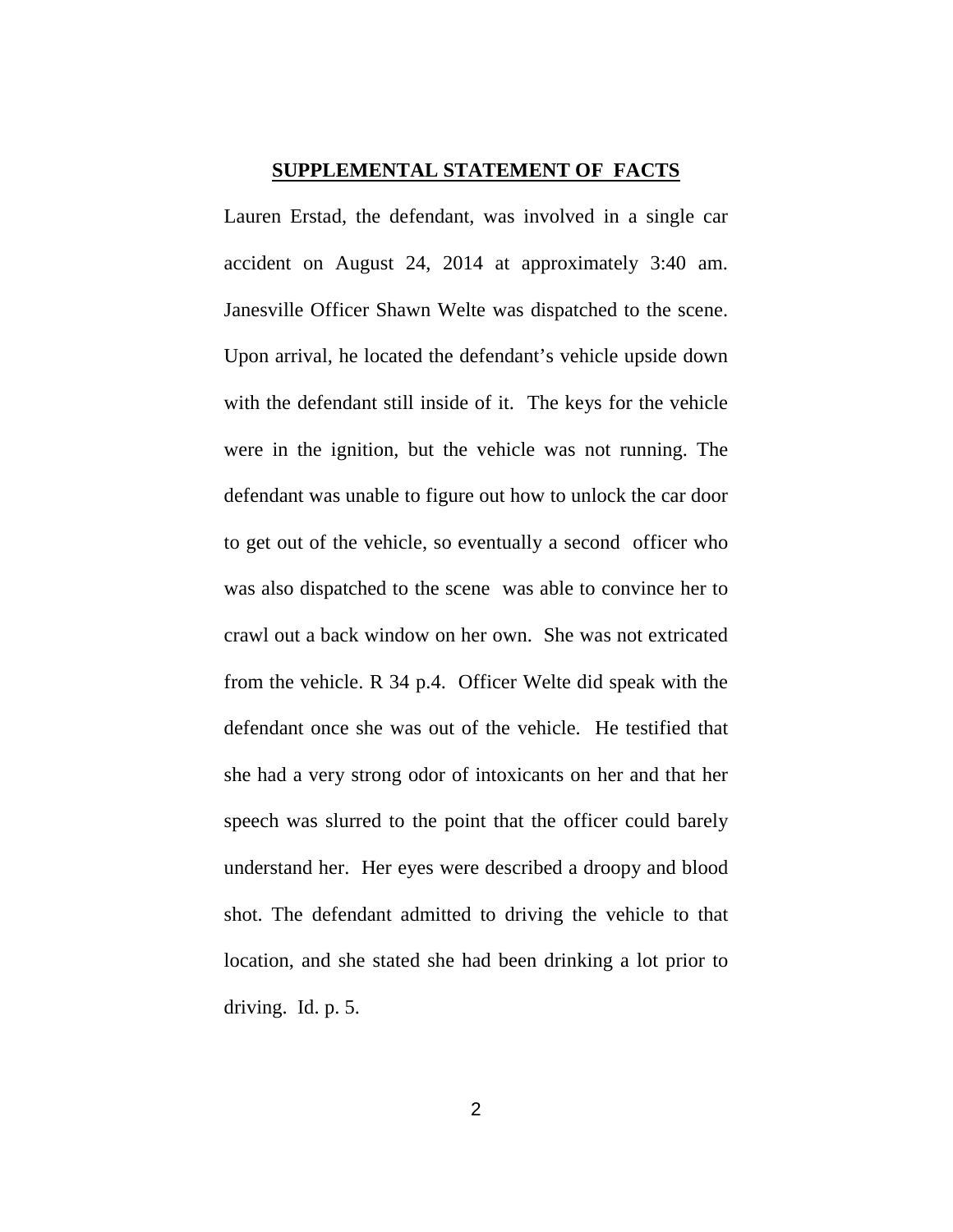The defendant was transported to the hospital, and Officer Welte spoke with her there. The defendant had difficulty recalling the detail of the crash. At this point, she told the officer she had 3 or 4 beers. The only field sobriety test the officer was able to perform on the defendant was the Horizontal Gaze Nystagmus. He observed 6 of 6 clues.

 The officer testified that he did read the informing the accused form to the defendant while at the hospital. He indicated that when he asked the defendant if she was willing to submit to a chemical test of her blood that her response was ultimately no. He described the defendant as argumentative and yelling at the officers that were present. When Officer Welte explained that he would then need to get a warrant, she equivocated stating that she would provide a sample but only because the officer was making her provide the sample. The officer asked her to clarify her statement; she responded that she wanted a lawyer. The officer took that as a no, and he obtained a search warrant for her blood. Id. p. 6-8.

 Officer Welte filled out the search warrant form. On the form he indicated that he personally witness the driver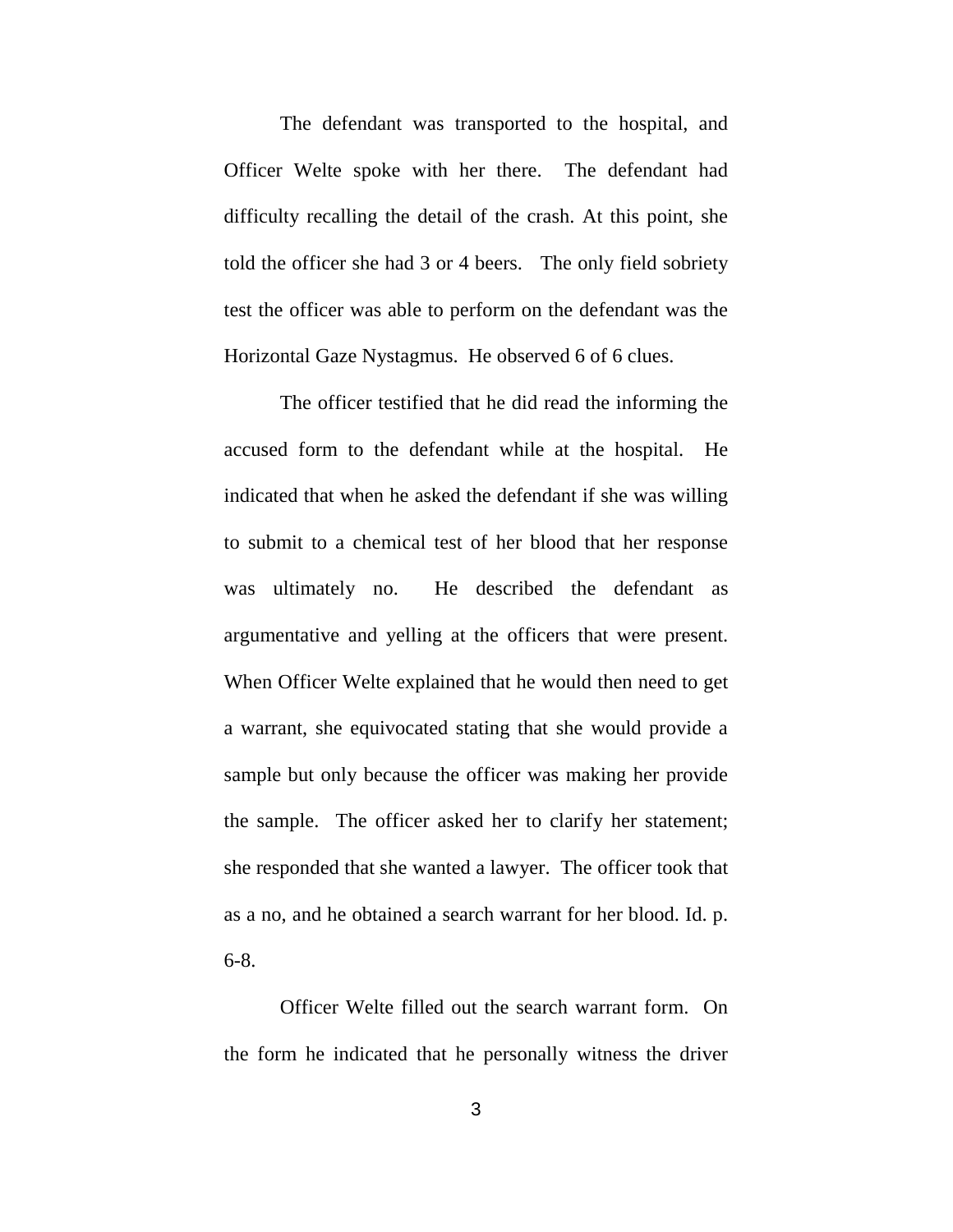driving or operating the vehicle. The officer testified he checked that box because the defendant as still in the vehicle with the keys in the ignition and no one else was present. The vehicle had clearly been in a crash. Id. p.9.

 The officer also indicated in the warrant that he was dispatched to a drunken driver; however, the dispatch was actually to a traffic accident. He testified that by the time he filled out the warrant he had sufficient evidence to believe that the defendant was under the influence of an intoxicant. He also indicated that in the section of the warrant form (section 12) there is no place to check "dispatched to a report of a traffic accident." Id. p. 10-11. And ultimately the officer was dispatched to investigate what was a drunken driver.

 Blood was drawn from the defendant and forwarded to the Wisconsin State Lab of Hygiene for testing. Test results showed the defendant had a blood alcohol concentration of .226 grams per 100 milliliters of blood.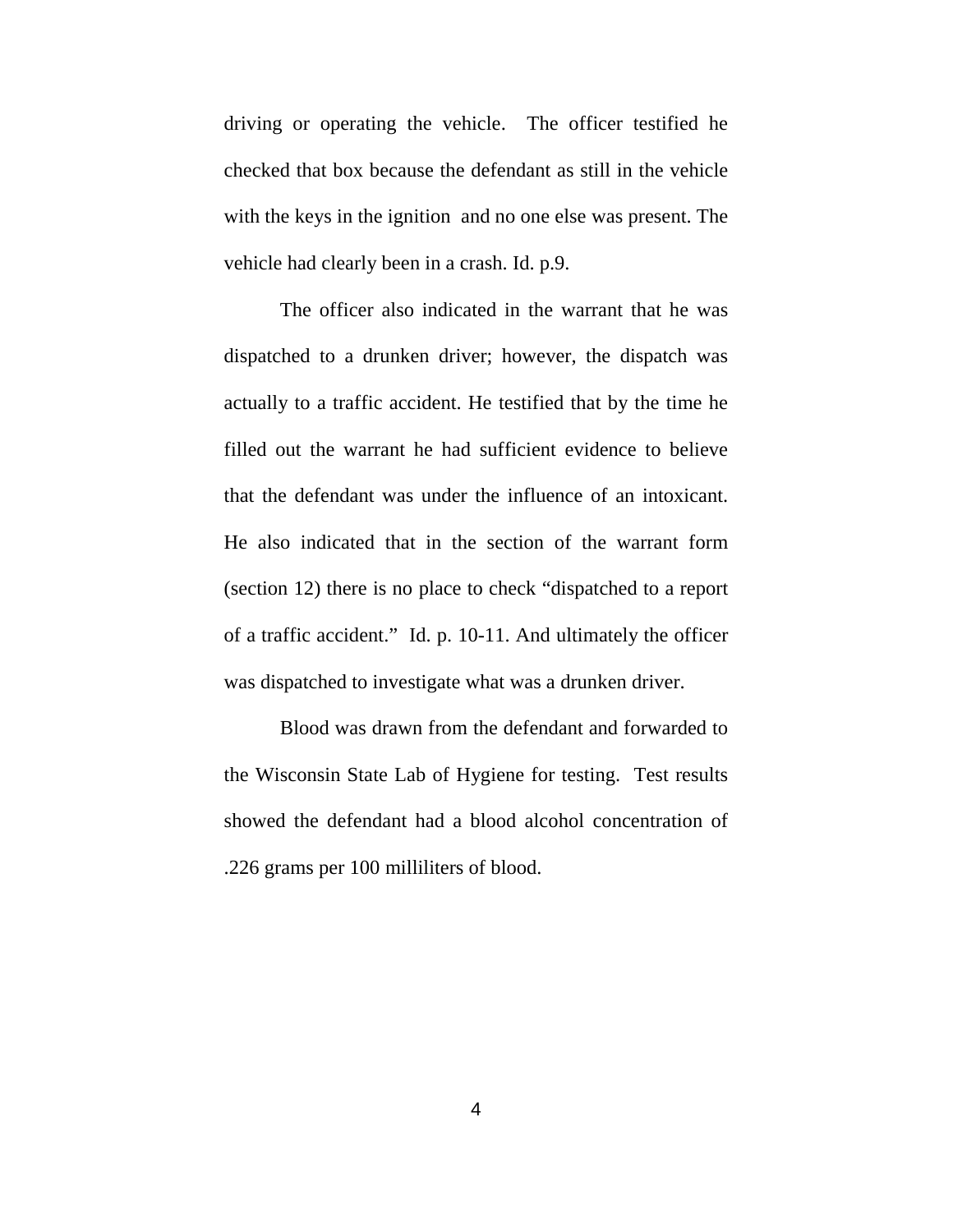#### **ARGUMENT**

# I. Standard of Review and Relevant Legal Principles

 The defendant, who correctly states the standard of review (Appellant's Brief p. 13), argues that the search warrant lacked probable cause thereby warranting suppression of the fruits of the search. For the reasons set forth below, the defendant's arguments have no merit and must fail.

 Probable cause for a search warrant is not a hyper technical or legalistic concept, but rather, is a flexible, common-sense measure of the plausibility of particular conclusions about human behavior. *State v. Herrmann,* 2000 WI App 38, ¶ 22, 233 Wis. 2d 135, 608 N.W.2d 406; *State v. Lindgren*, 2004 WI App 159, ¶ 20, 275 Wis. 2d 851, 687 N.W.2d 60. Moreover, the quantum of evidence necessary to support a determination of probable cause for a search warrant is less than that required for conviction or for bind over following a preliminary examination. *State v. Sloan*,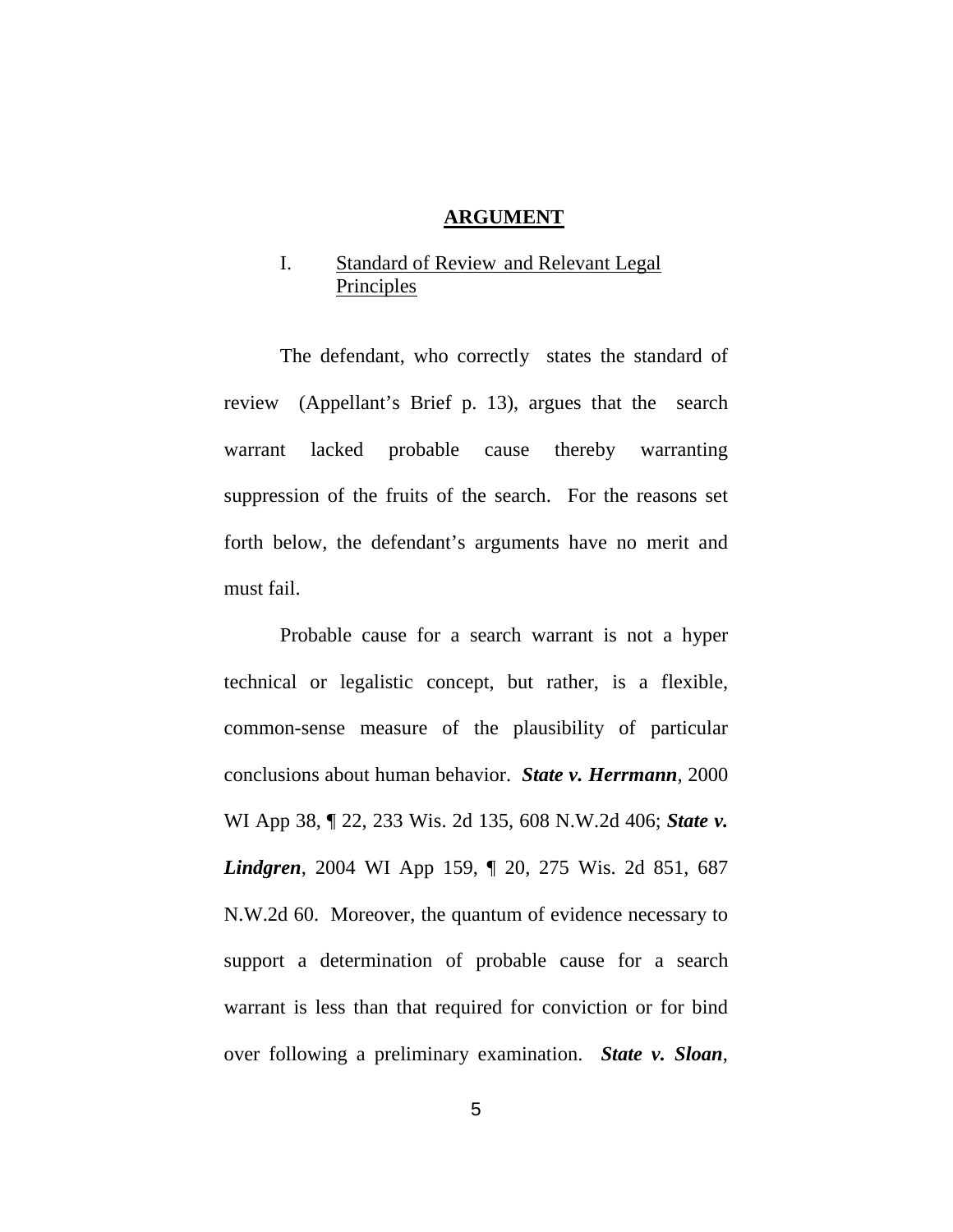2007 WI App 146, ¶ 23, 303 Wis. 2d 438, 736 N.W.2d 189. See also *Maryland v. Garrison*, 480 U.S. 79, 87 (1987) (sufficient probability, not certainty, is touchtone of reasonableness under Fourth Amendment).

 Thus, the objective facts before the police officer must only lead to the conclusion that guilt is more than a possibility; but the evidence need not reach the level of proof beyond a reasonable doubt, or even that guilt is more likely than not. *State v. Secrist*, 224 Wis. 2d 201, 212, 589 N.W.2d 387 (1999). Further, officers executing the search warrant are entitled to the support of the usual inferences which reasonable people draw from facts. *State v. Schaefer*, 2003 WI App 164, ¶ 23, 266 Wis. 2d 719, 668 N.W.2d 760.

The defendant—as the challenger of the search warrant—bears the burden of establishing insufficient probable cause; the State does not need to prove probable cause existed. *State v. Gralinski*, 2007 WI App 233, ¶ 14, 306 Wis. 2d 101, 743 N.W.2d 448.

> II. The Search Warrant Affidavit Gave Rise to Sufficient Probable Cause to Support the Warrant's Issuance.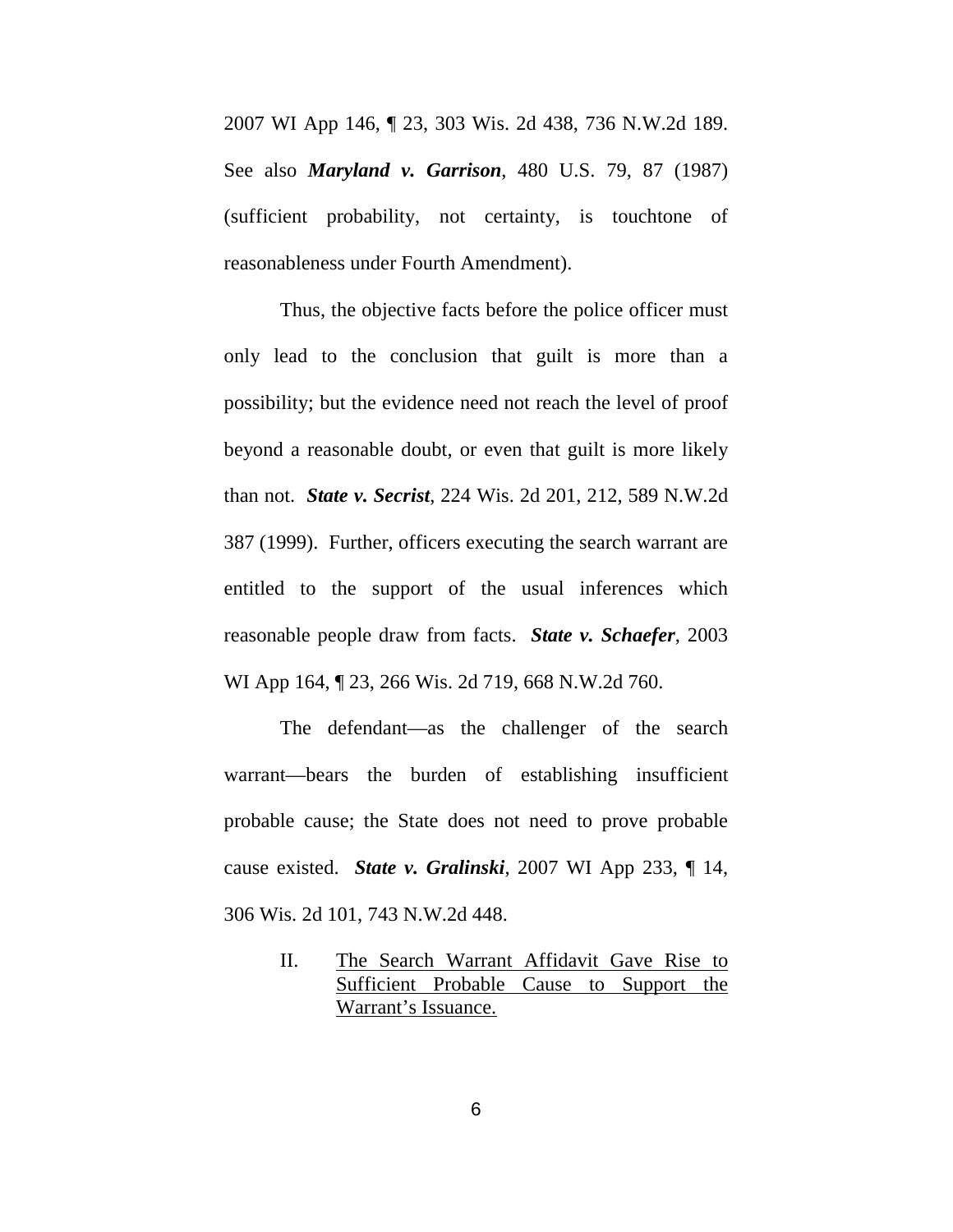The defendant alleges that Officer Welte misrepresented facts and had a reckless disregard for the truth. However, the Officer did no such thing, and he did believe the facts as set forth in the affidavit. First, the officer did see the Defendant operating her vehicle upon arrival at the crash scene. The defendant fails to mention that the officer indicated on the warrant form he personally saw the vehicle being either driven **or** operated. The keys were in the ignition and the defendant was the lone occupant of the vehicle. She was the only person who could have operated the vehicle. Even an absent a running motor, circumstantial evidence supported that the defendant was the one operating the vehicle upon the officer's arrival. *State v. Mertes*, 315 Wis.2d. 756, 762 N.W.2d. 813 (Ct. App 2008).

Second, the defendant also takes issue with the fact the officer indicated on the warrant that he was dispatched to investigate a drunken driver. The State admits that the actual dispatch was for a vehicle crash and did not include the information that the driver may be intoxicated. But as the officer testified, upon arriving at the scene he discovered that the driver was intoxicated. By the time he filled out the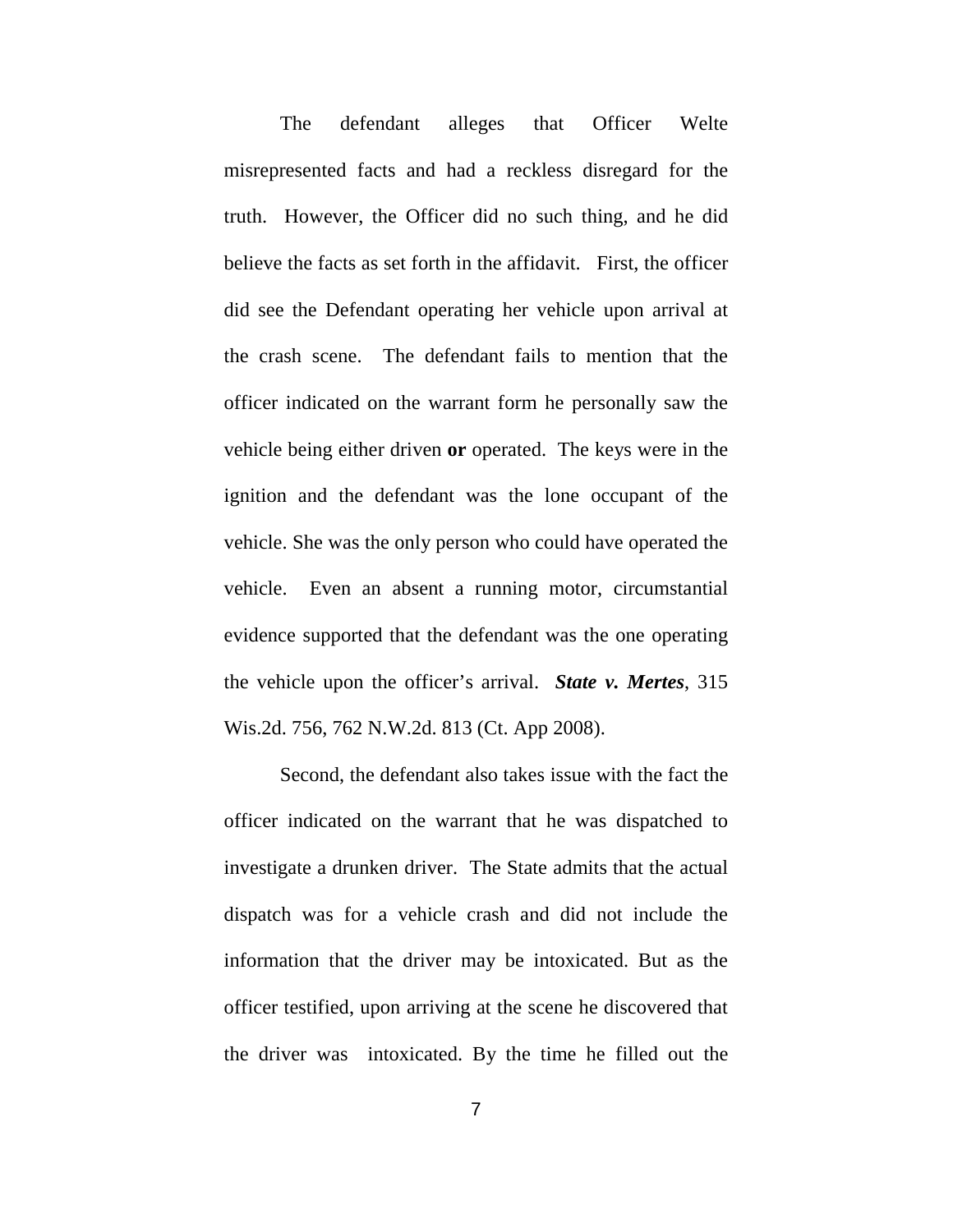search warrant form, he was in fact investigating a drunken driver. The officer explained that in section 12 of the form there is nowhere to indicate that he was dispatched to an accident and since he was truthfully sent to investigate an accident as a result of a drunken driver he correctly checked that box.

Third, the defendant alleges that the officer incorrectly marked on the search warrant that the defendant refused to provide a blood sample to the officer. However, the totalities of the situation lead the officer to mark the request as a refusal. The defendant was obstructionist. She was yelling and arguing with the officers. Her behavior indicted that she would not cooperate with the blood draw. A verbal refusal is not required to a find a refusal. Conduct may serve as a basis for finding a refusal. *State v. Rydeski*, 214 Wis.2d. 101, 571 N.W.2d. 417 (Ct. App. 1997) Only after being told about the warrant, did she somewhat acquiesce to the blood draw. But she made sure the officer was aware she would only agree to provide a blood sample because she was being force to do so by the officer. The defendant then asked for a lawyer. There is no constitutional duty to inform a suspected drunk driver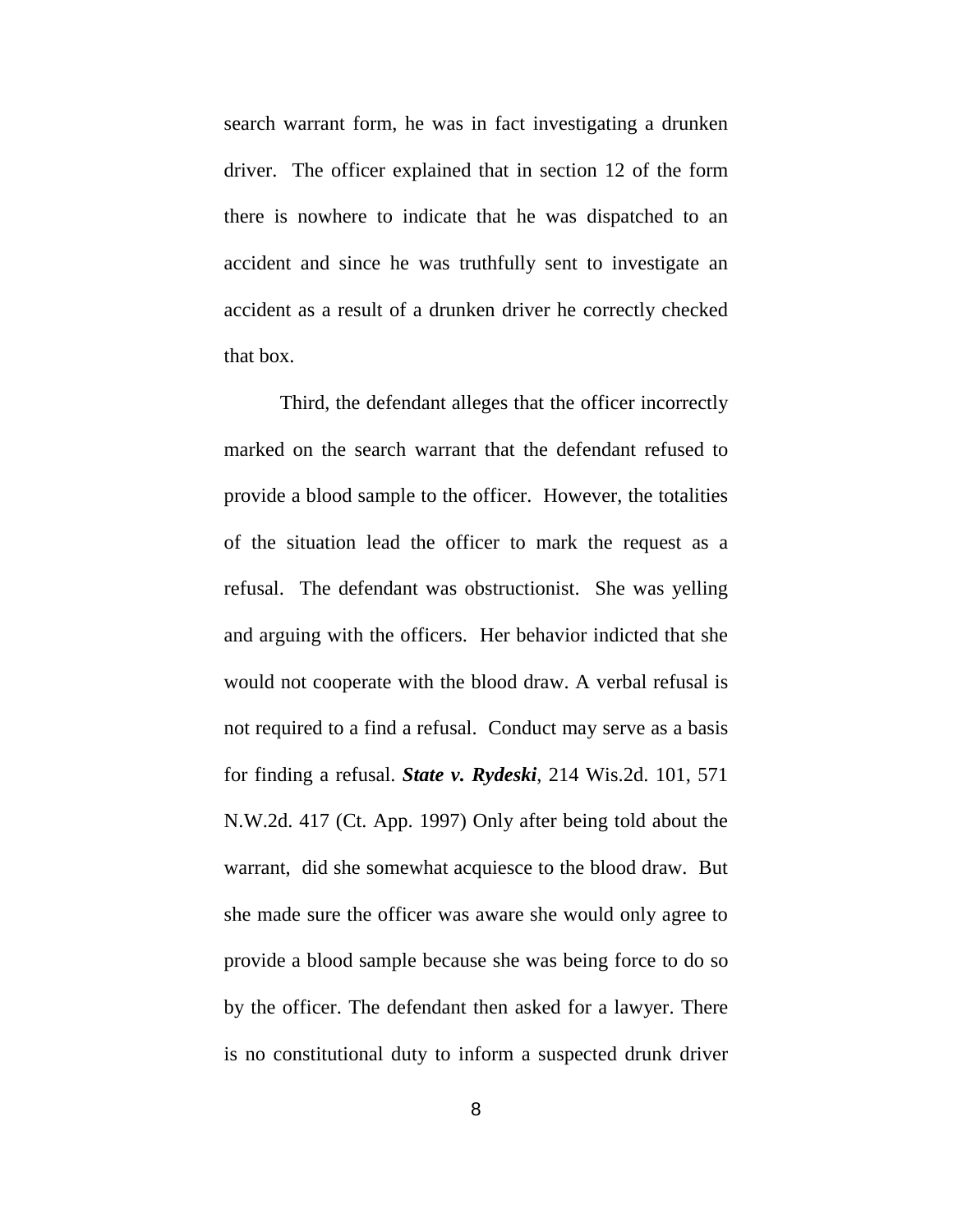that the right to counsel does not attach to the implied consent law. *State v. Reitter*, 227 Wis. 2d. 213, 595 N.W.2d. 646 (1999) The officer has no choice but to consider it a refusal and obtain the warrant. Had he not done that, the defendant would now be arguing the exact opposite that she did not consent to the blood draw and the officer should have obtained a warrant. And in fact, if this Court agrees with the defendant that she did consent to the blood draw, and therefore warrant was not needed, then the entire issue of the validity of the warrant becomes moot.

The trial court found that the officer didn't intentionally misrepresent the facts as set forth in the warrant and as a result should have considered them in determining the validity of the warrant. R. 34 p.37-38. However, even after the court excised those facts, the court was correct in finding there was sufficient probable cause to issue the warrant.

 The warrant sets forth all of the following. The defendant admitted she was the driver of the vehicle that had been in a rollover accident. Indicating that the defendant's ability to safely operate a motor vehicle was impaired. She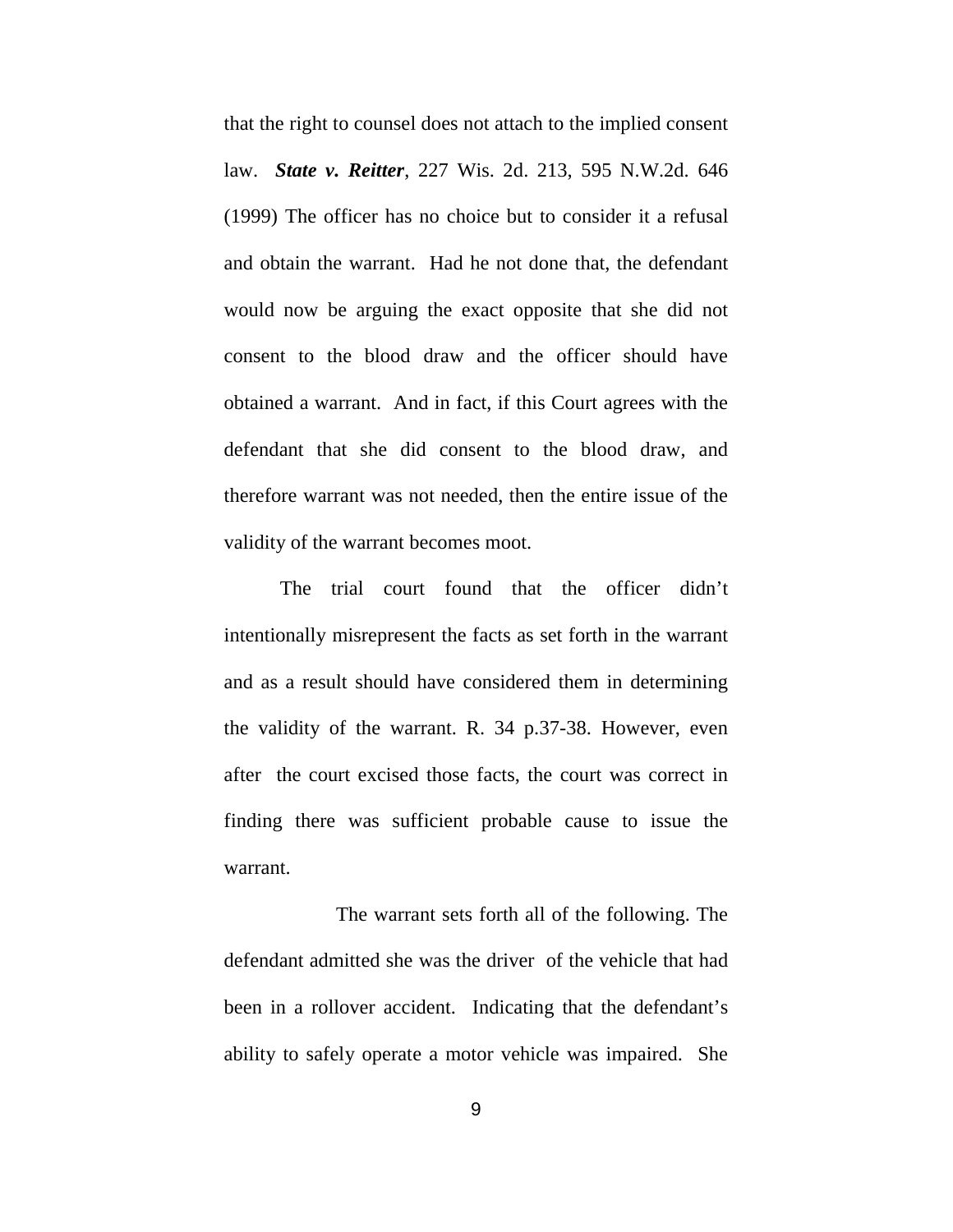admitted to drinking a lot prior to driving, and she smelled strongly of alcohol. She was emotional, had blood shot eyes and extremely slurred speech. She had difficulty maintaining her balance. All of those are indictors of intoxication. Further the defendant failed the Horizontal Gaze Nystagmus. The defendant points out that all of these indicators when taken separately have other causes then just intoxication. However, the officer does not have to rule out those other causes and when taken in their totality, there was probable cause to believe the defendant was a operating motor vehicle while under the influence of an intoxicant. The trial court's ruling should be upheld.

# III. Law Enforcement Can Chemically Analyze Blood Lawfully Seized During an OWI Investigation.

The defendant, who correctly states the de novo standard of review (Appellant's Brief p. 13), argues that a second search warrant was necessary to give law enforce authority to chemically analyze her blood. The State understands that the defendant to be arguing that she consented to the blood draw after being read the informing the accused form and being told that the officer would need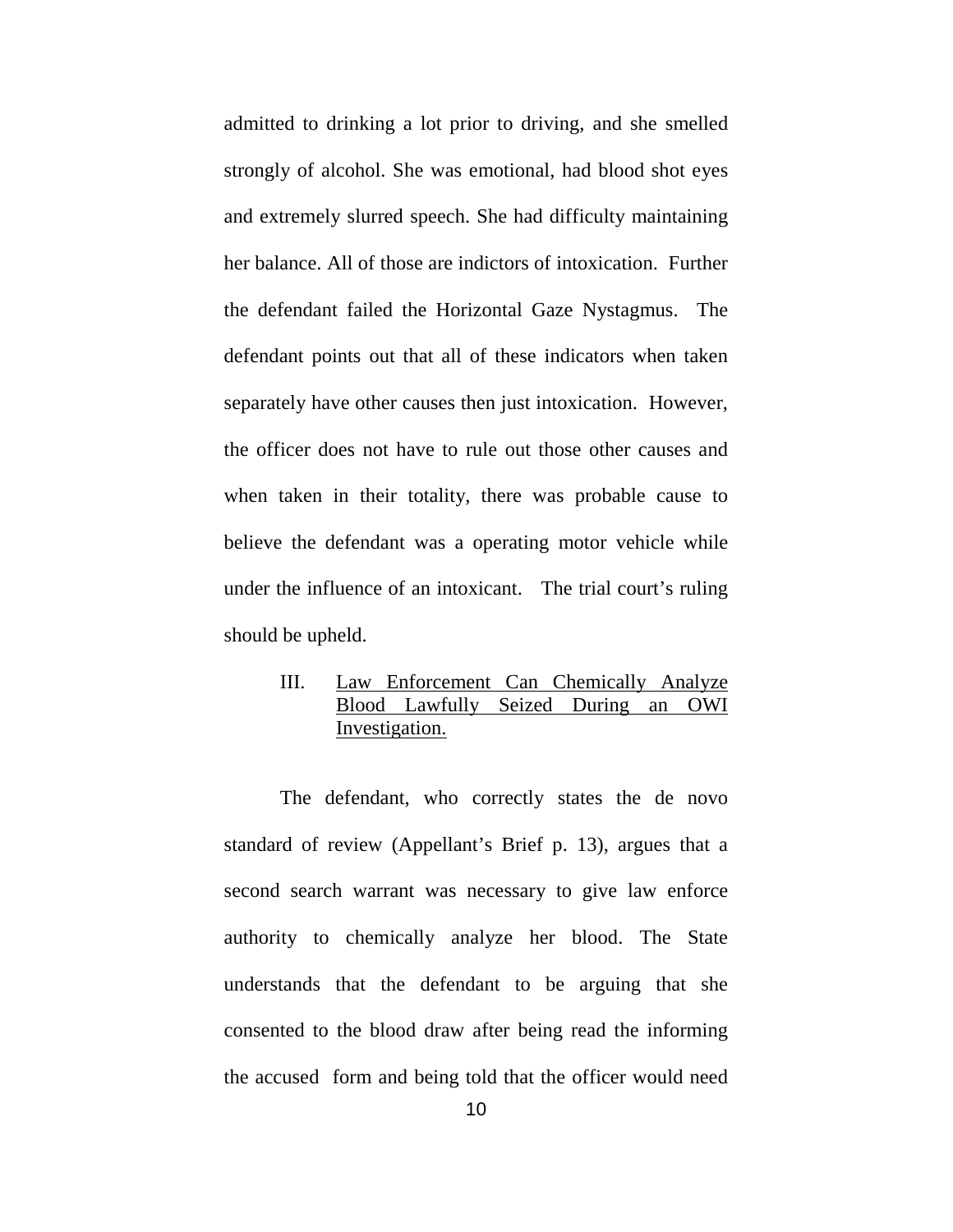to get a warrant if she refused. R. 34 p. 7. Consent is an exception to the warrant requirement.

The State argues that the defendant refused to provide a blood sample, so the officer had to draft a search warrant. The warrant was reviewed and signed by a court commissioner. That warrant was upheld by the circuit court. Id. p. 37-38. Once the blood was lawfully seized, law enforcement was authorized to test the blood. They did not need a second warrant for that authorization.

Under either the State's or defendant's view of the facts and legal analysis, the examination of lawfully seized evidence by warrant or consent of the defendant is part of the seizure. Law enforcement does not need judicial authorization to analyze the blood.

In the case of *State v. VanLaarhoven*, 248 Wis.2d 881, 637 N.W.2d 411 (Ct. App. 2001), VanLaarhoven consented to submit to the chemical test of his blood after being read the Informing the Accused form, like the defendant claims she did in the instant case. Van Larrhoven's blood was sent to the Wisconsin State Lab of Hygiene for analysis. VanLaarhoven filed numerous motions including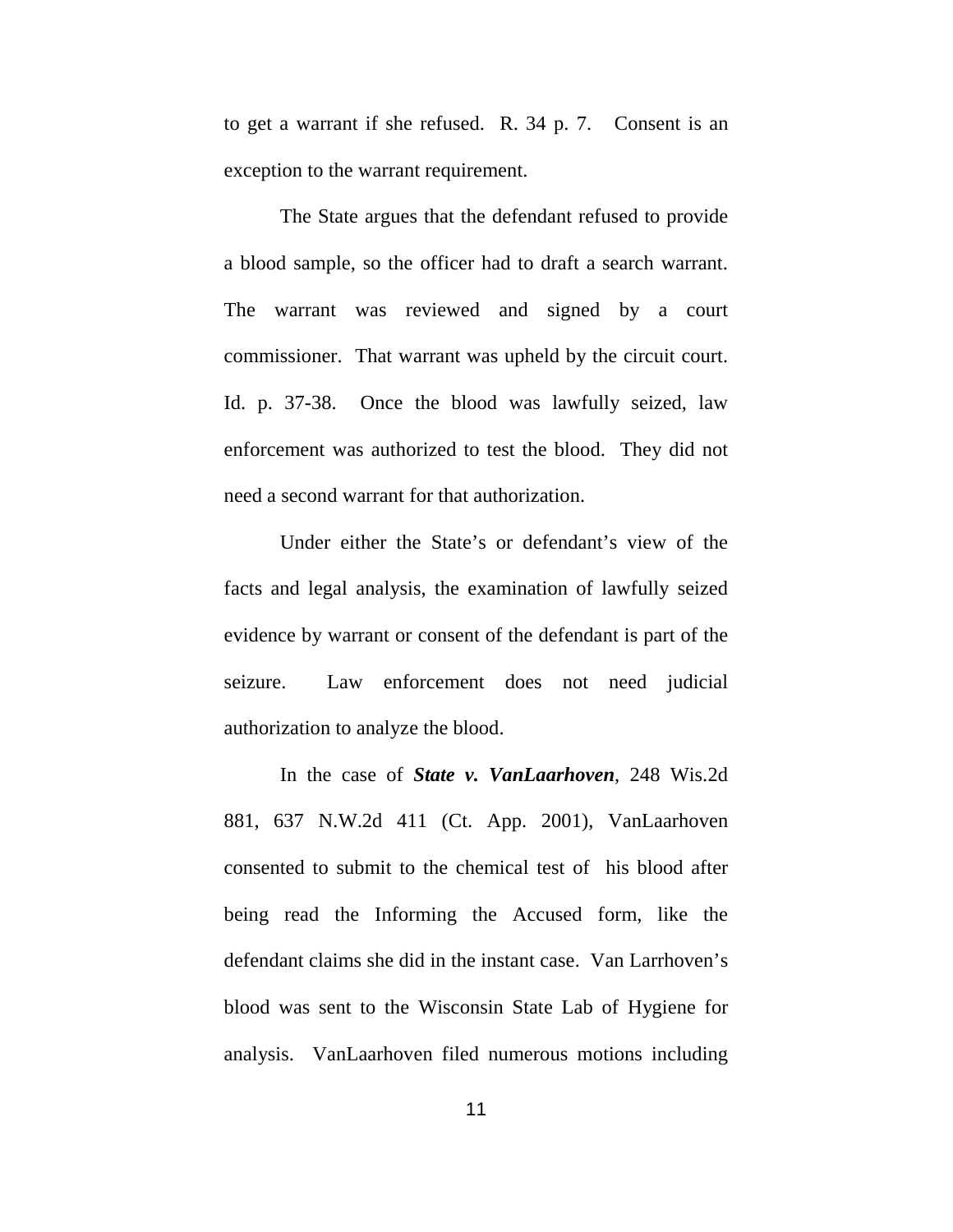one challenging the examination of his blood without a second search warrant. The court of appeals ultimately disagreed with VanLaarhoven and concluded that a second warrant was not necessary prior to submitting the blood for analysis. The court relied partly on the implied consent law which states that drivers on public highways have consented to one or more tests of their blood breath or urine. Wis. Stats. 343.305(2). However, the court also realized that the consent can be revoked. The court clearly held that analysis of the lawfully seized blood is not a separate incident requiring specific authorization. The right to seize the blood includes the right to test the blood for alcohol content at a later time. The court of appeals relied on *U.S. v. Snyder*, 852 F.2d. 471(9th Cir. 1988). The *Snyder* court said:

> The flaw in Snyder's argument is his attempt to divide his arrest and subsequent extraction and testing of his blood into too many separate incidents, each to be given independent significance for fourth amendment purpose….

#### *VanLaarhoven* at 889.

The court of appeals also relied on *State v. Petrone*, 161 Wis.2d. 530, 468 N.W.2d. 676 (1991), which held that law enforcement, after lawfully seizing undeveloped film, can develop the film and view the film without a second warrant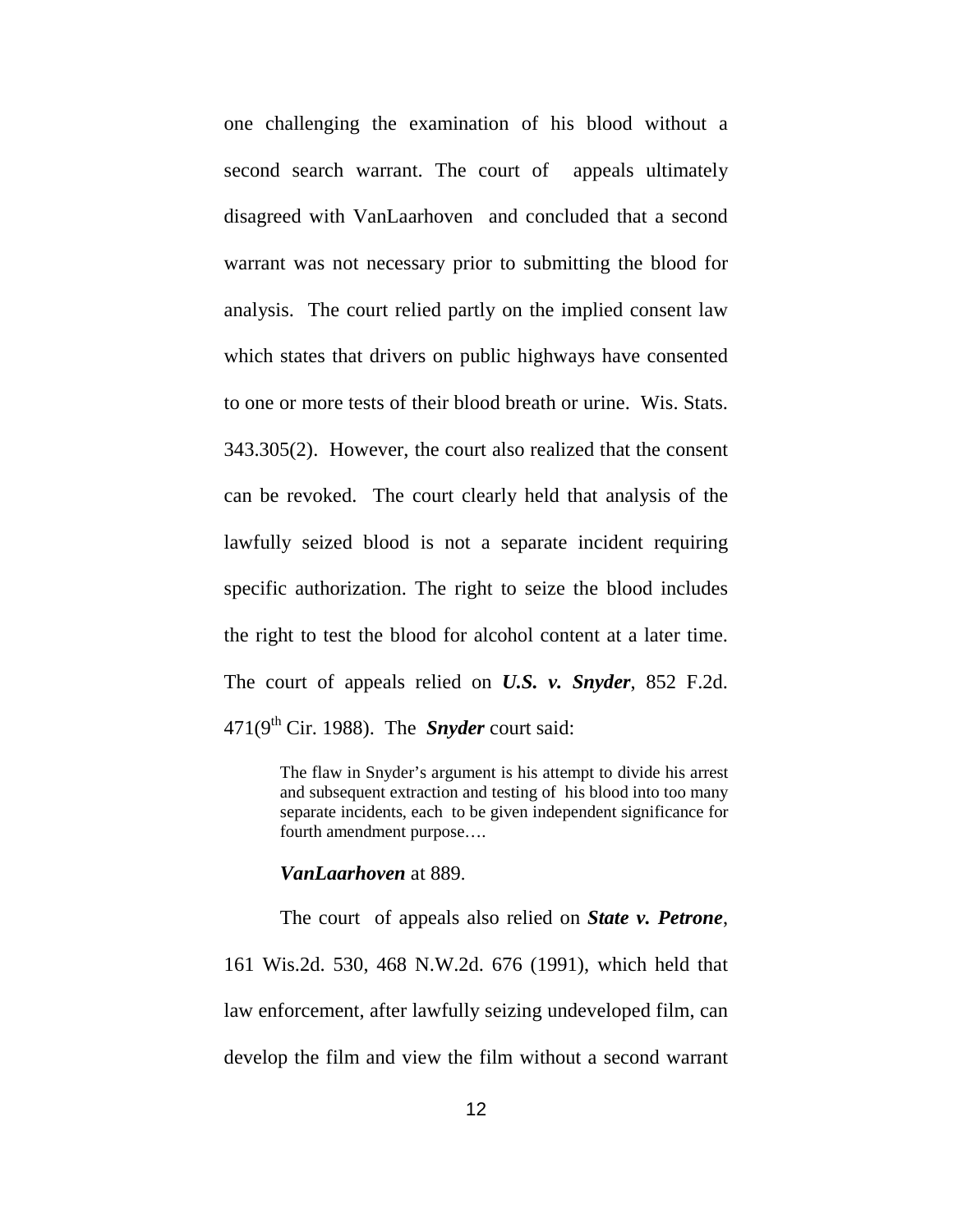authorizing it. The examination of evidence lawfully seized is an essential part of the seizure. The court held that there is no need for a second warrant or judicial authority to examine the evidence.

The Court of Appeals came to the same conclusion using the same rational in *State v. Riedel*, 2003 WI App 18, 259 Wis.2d. 921, 656 N.W.2d. 789. *Riedel* is the case the trial court used in in reaching its decision that a second search warrant was not necessary to be able to analyze the defendant's blood. Riedel revoked his implied consent, but he did not challenge the warrantless blood draw, but rather he argued that testing of the blood was a second separate search that required a search warrant. The Court citing *VanLaarhoven* concluded:

…..that *Snyder* and *Petrone* stand for the proposition that the "examination of evidence seized pursuant to the warrant requirement or an exception to the warrant requirement is an essential part of the seizure and does not require a judicially authorized warrant. Both decisions refuse to permit a defendant to parse the law seizure of blood sample into multiple components."

#### *Riedel* at 929.

The defendant Erstad's blood was lawfully seized by Office Welte. The defendant argues she consented to the blood draw, and the State argues that it was collected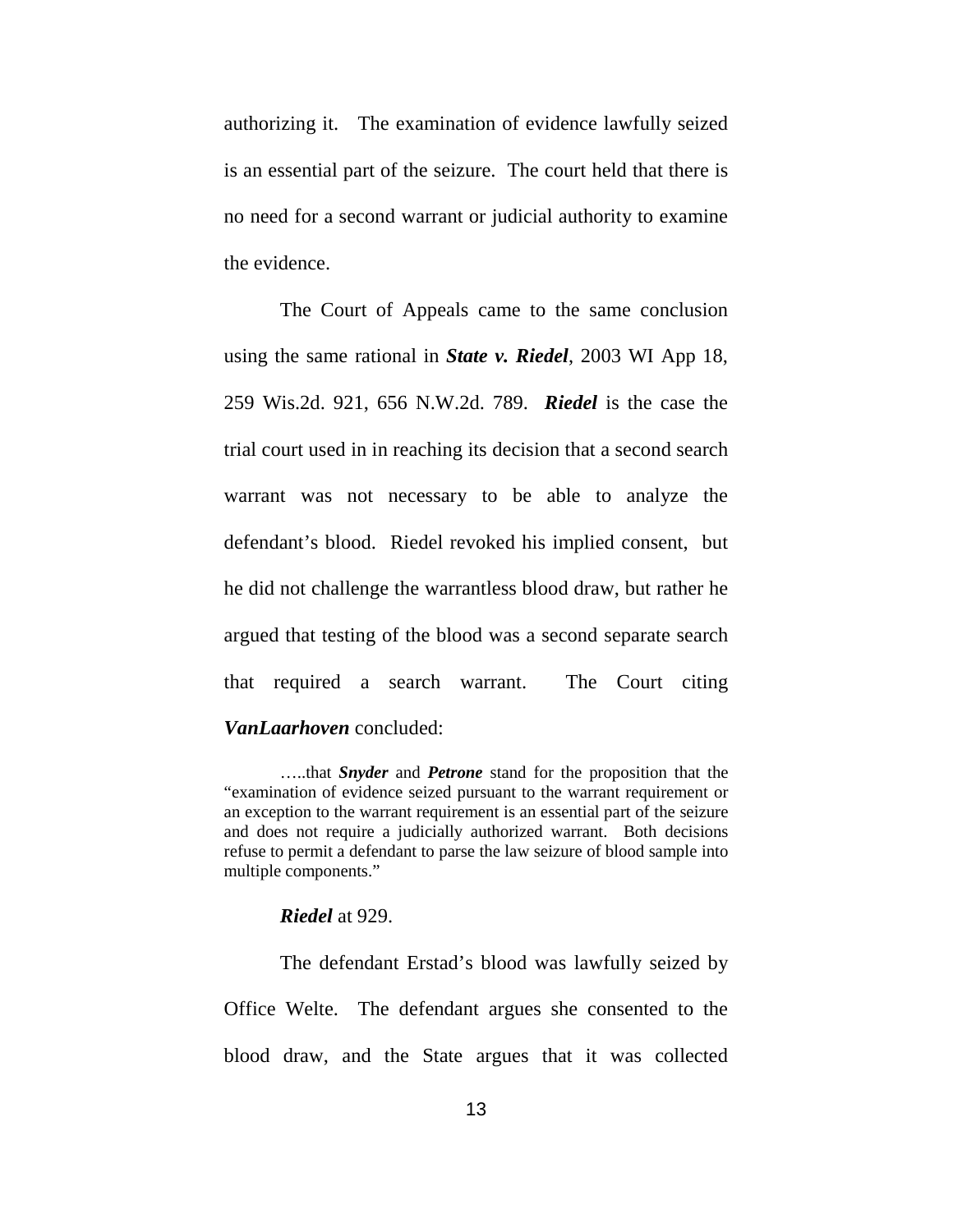pursuant to a warrant after a refusal. In either case, based on *VanLaarhoven*, her blood was lawfully analyzed by the Wisconsin State Lab of Hygiene, and there was no need for a second warrant. Therefore, the Court should uphold the trial court's ruling.

The defendant also argues that this Court should apply the standards set forth in *Katz v. U.S.*, 389 U.S. 347 (1967) to the facts of this case. *Katz* set forth a two pronged analysis. First, there must be an actual expectation of privacy and second that the expectation be one that society is prepared to recognize as reasonable. In *Katz*, the defendant was making a call from a public phone booth. Unbeknownst to him, the FBI was recording his conversation via electronic eavesdropping device attached to the exterior of the phone booth without first obtaining a search warrant. These recordings were then used to convict Katz. The recordings were ultimately held to be an unconstitutional search. Katz was inside of a phone booth with the door closed carrying on a private conversation and it was reasonable for him to expect that the conversations would not be recorded by the FBI. The U.S. Supreme Court did note that a magistrate could have constitutionally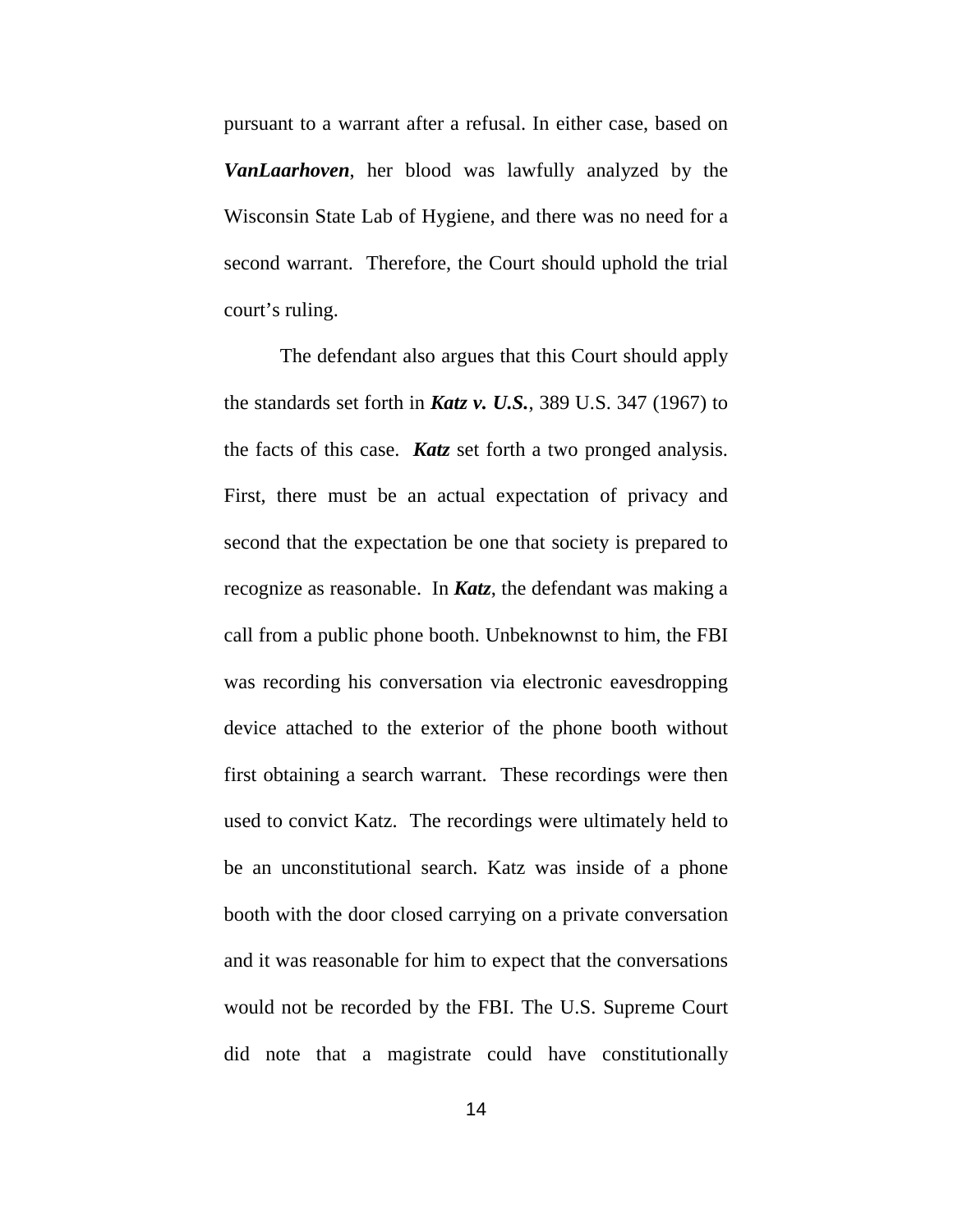authorized the wiretap, but since no search warrant was obtained by the FBI the recording of Katz's conversations was unconstitutional.

The facts in the instant case are completely different. Officer Welte arrested the defendant, explained to her what she was being arrest for and read her the Informing the Accused form as required by law before asking for a sample of her blood. The Informing the Accused form includes the following language. "The law enforcement agency now wants to test one or more samples of your blood, breath or urine to determine the concentration of alcohol or drugs in your system." See: Appendix 1. Officer Welte testified that the defendant understood the Informing the Accused form, and she asked no questions about the form. R. 34 p.7-8. The defendant was fully aware of the fact that her blood was being both collected and tested.

Under these facts, the defendant cannot satisfy even the first prong of Katz. The defendant, who claims she consented to the blood draw, cannot now argue an actual expectation of privacy considering she was told about the intent by law enforcement to analyze her blood, and she was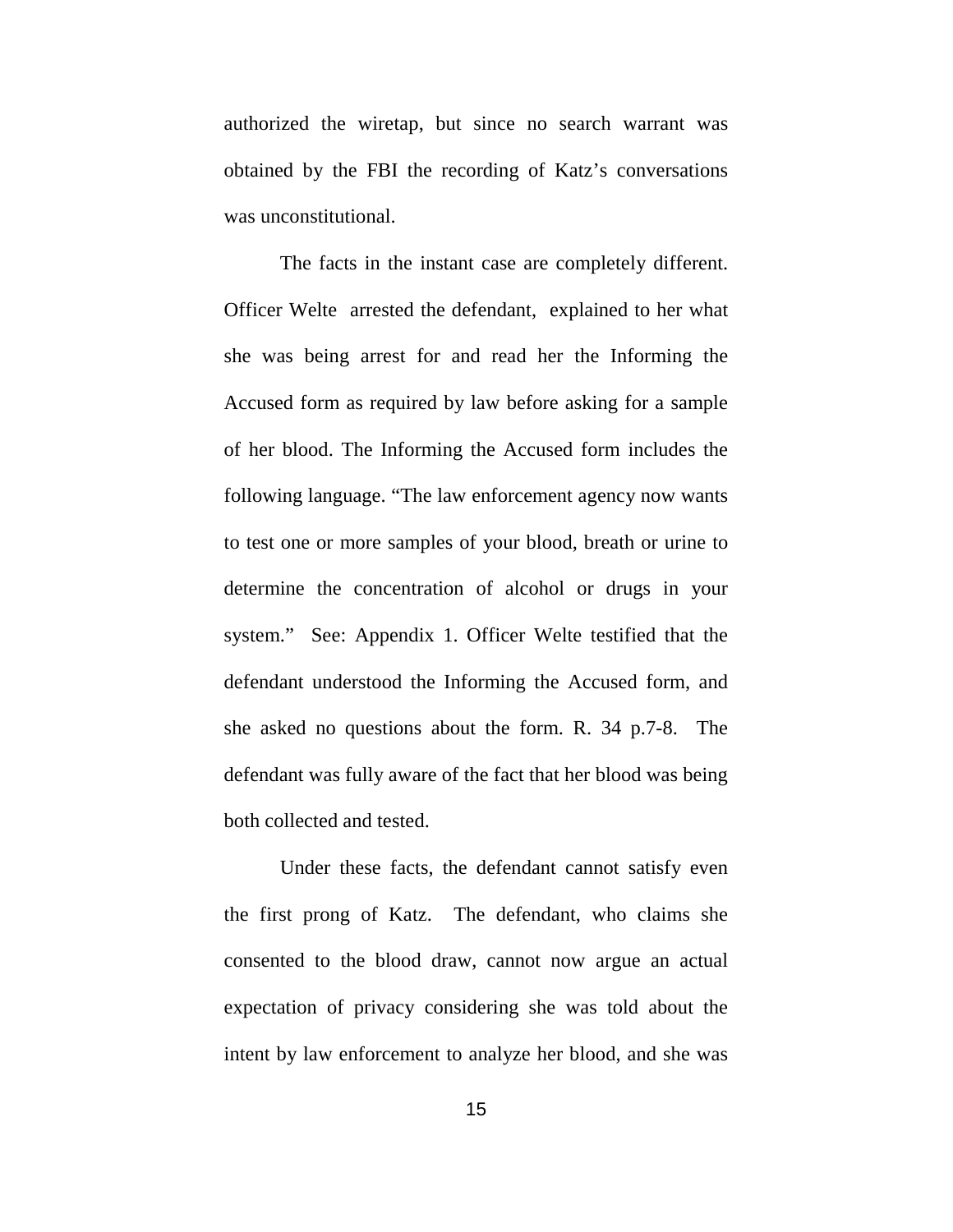provided that same information about the analysis in writing. The defendant was well aware of the fact that her blood would be tested to determine the concentration of alcohol. Further, the State argues that a commissioner did sign the search warrant that included a request to analyze the blood. In the affidavit for that search warrant, it clearly stated that law enforcement was requesting to search the defendant for blood to obtain sample of the blood for chemical analysis. See: Defense Brief A-10.

The defendant cannot satisfy the second prong, either. The defendant had a Wisconsin driver's license, went out and got highly intoxicated, drove on a public highway at 3:40 AM, endangered the public and had an serious accident. Then she argues that her blood should be not be tested because she expects to keep the level of her intoxication private, even though she claims she consent to the blood draw. Society is not prepared, nor should they ever be prepared to recognize the defendant's expectation as being reasonable. The defendant continues the argument for her expectation of privacy by creating a fictitious situation where a law enforcement officer might somehow get the defendant's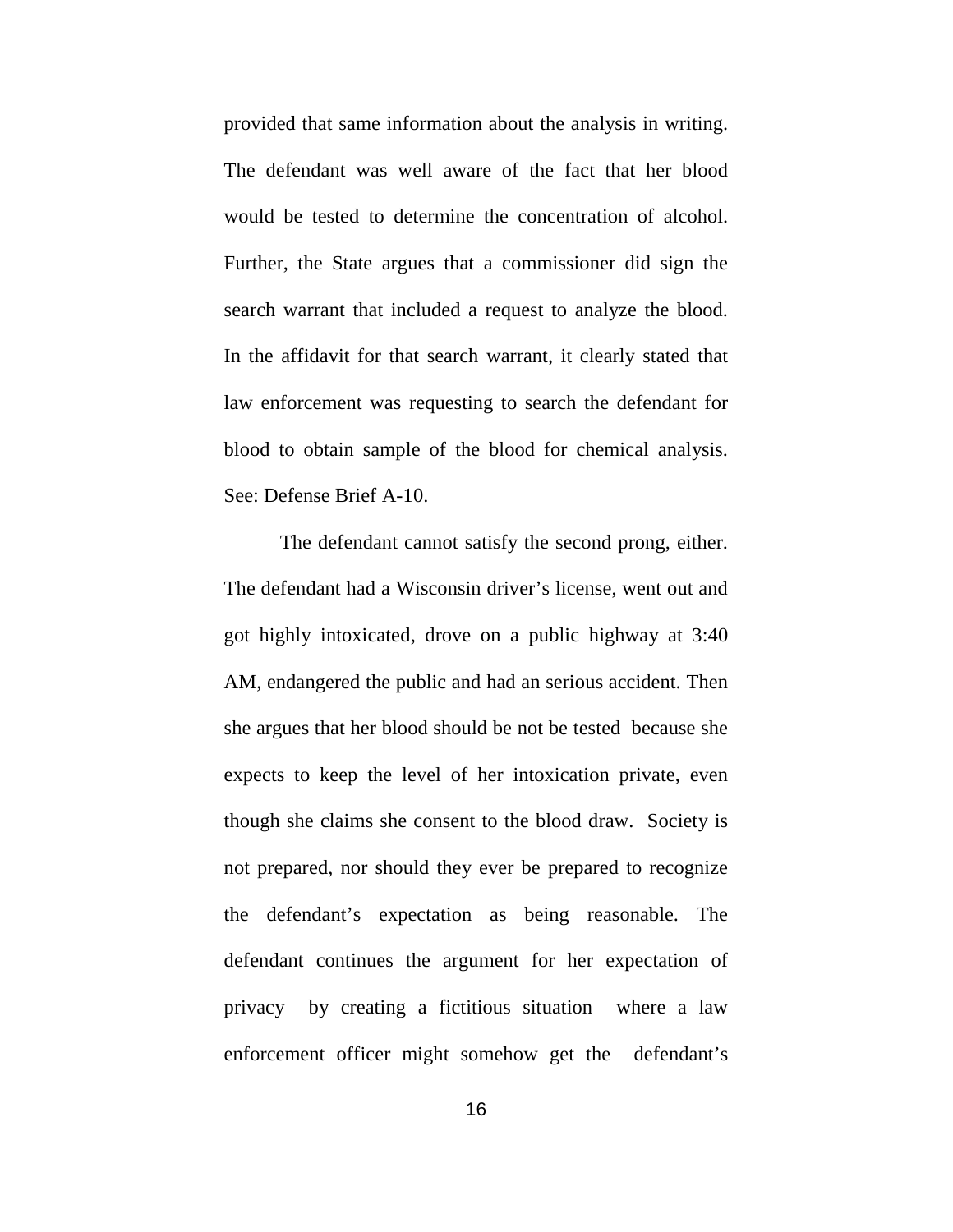blood back from the Lab of Hygiene, then with no authorization somehow transfer it to the Crime Lab. Then convince the Crime Lab to complete an DNA analysis on a misdemeanor Operating While Intoxicated case, so the "petty" police officer can somehow get it into the DNA bank. And for that reason, the defendant argues there should be a second warrant to specifically authorizing the testing of the blood. There is no logic or reason to that argument, and it should not be considered by this court.

#### **CONCLUSION**

This Court should uphold the lower court's order denying the defendant's motions to suppress. The defendant refused to submit her blood for chemical analysis. As a result, the officer drafted a search that was signed by a court commissioner. The search warrant affidavit did contain facts sufficient to establish probable cause to collect and test the defendant's blood.

Furthermore, a second search warrant was not needed to give law enforcement the authority to analyze the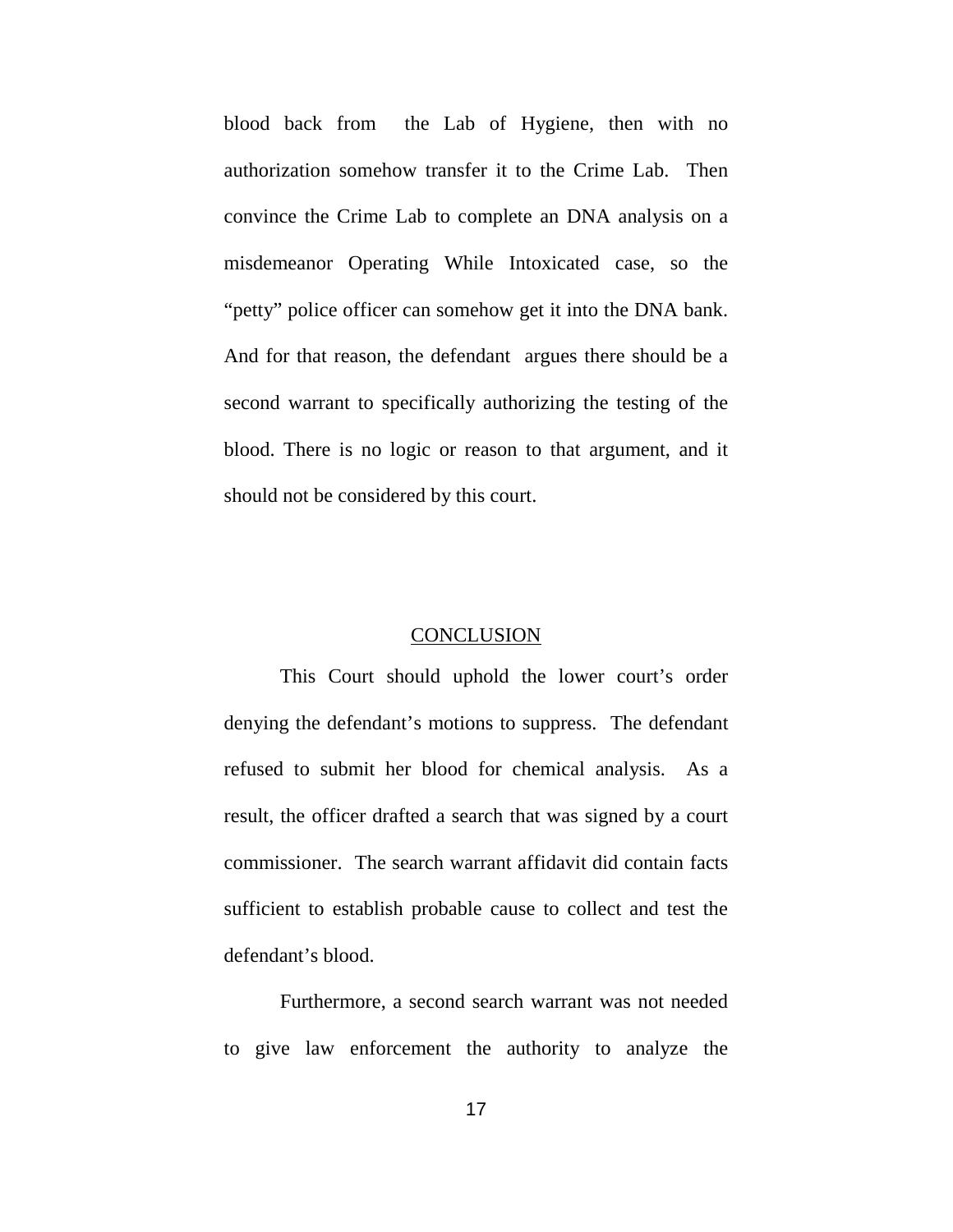defendant's blood. The testing of the defendant's blood was an essential part of the seizure.

Therefore, the State of Wisconsin respectfully requests that this Court uphold the decision of the trial court and order the that defendant be returned to the court for sentencing.

Dated this \_\_\_\_\_ day of May, 2016.

Respectfully submitted,

David J. O'Leary District Attorney

Mary E. Bricco State Bar #1001001 Attorneys for Plaintiff-Respondent

Rock County District Attorney's Office 51 S. Main Street Janesville, Wisconsin 53545 (608)757-5615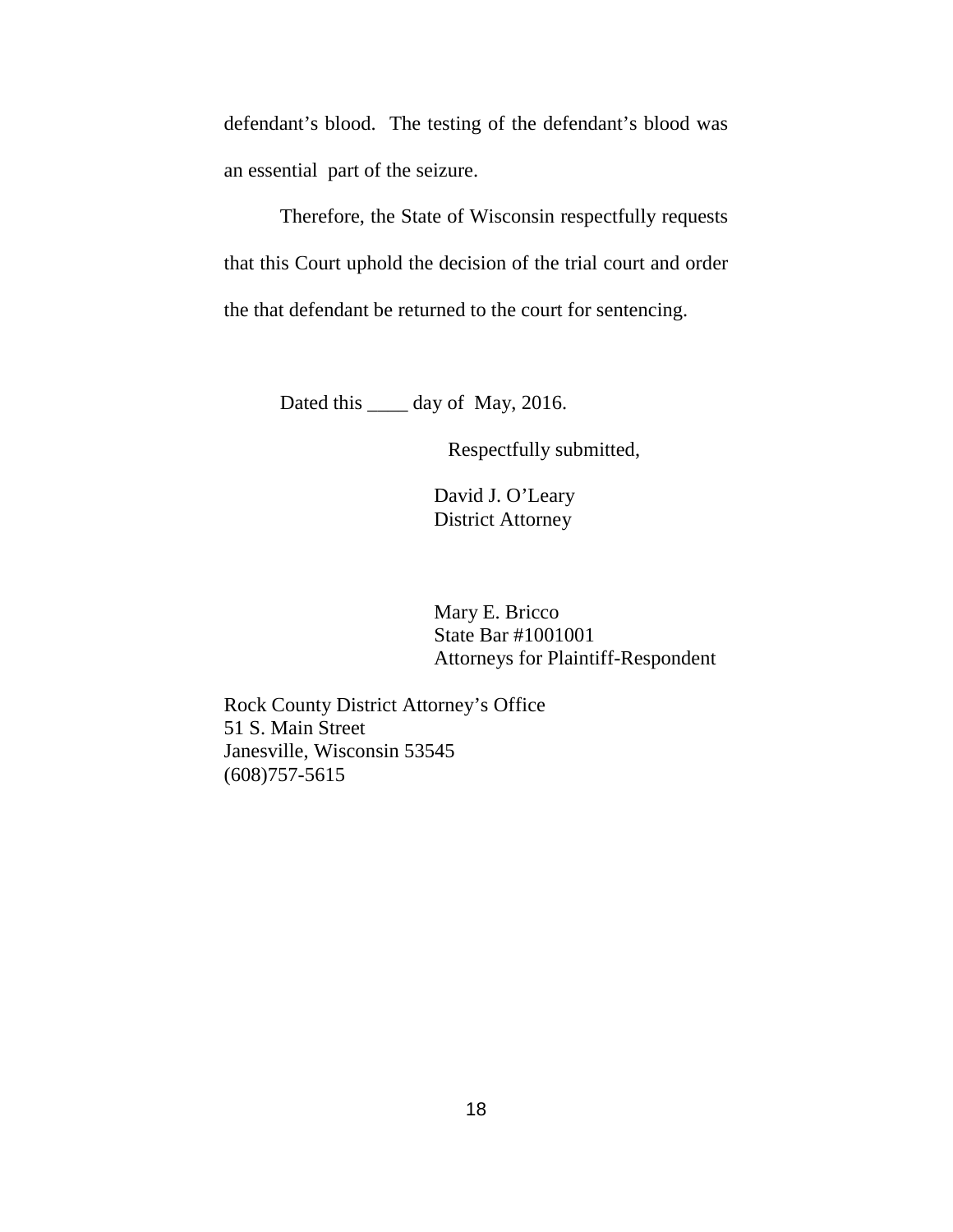# **CERTIFICATION**

 I certify this brief meets the form and length requirements of Rule 809.19(8)(b) and (c) in that it is: proportional serif font, minimum printing resolution of 200 dots per inch, 13 point body text, 11 points for quotes and footnotes, leading of minimum 2 points and maximum of 60 characters per line. The length of the brief is 3460 words.

> Mary E. Bricco Assistant District Attorney